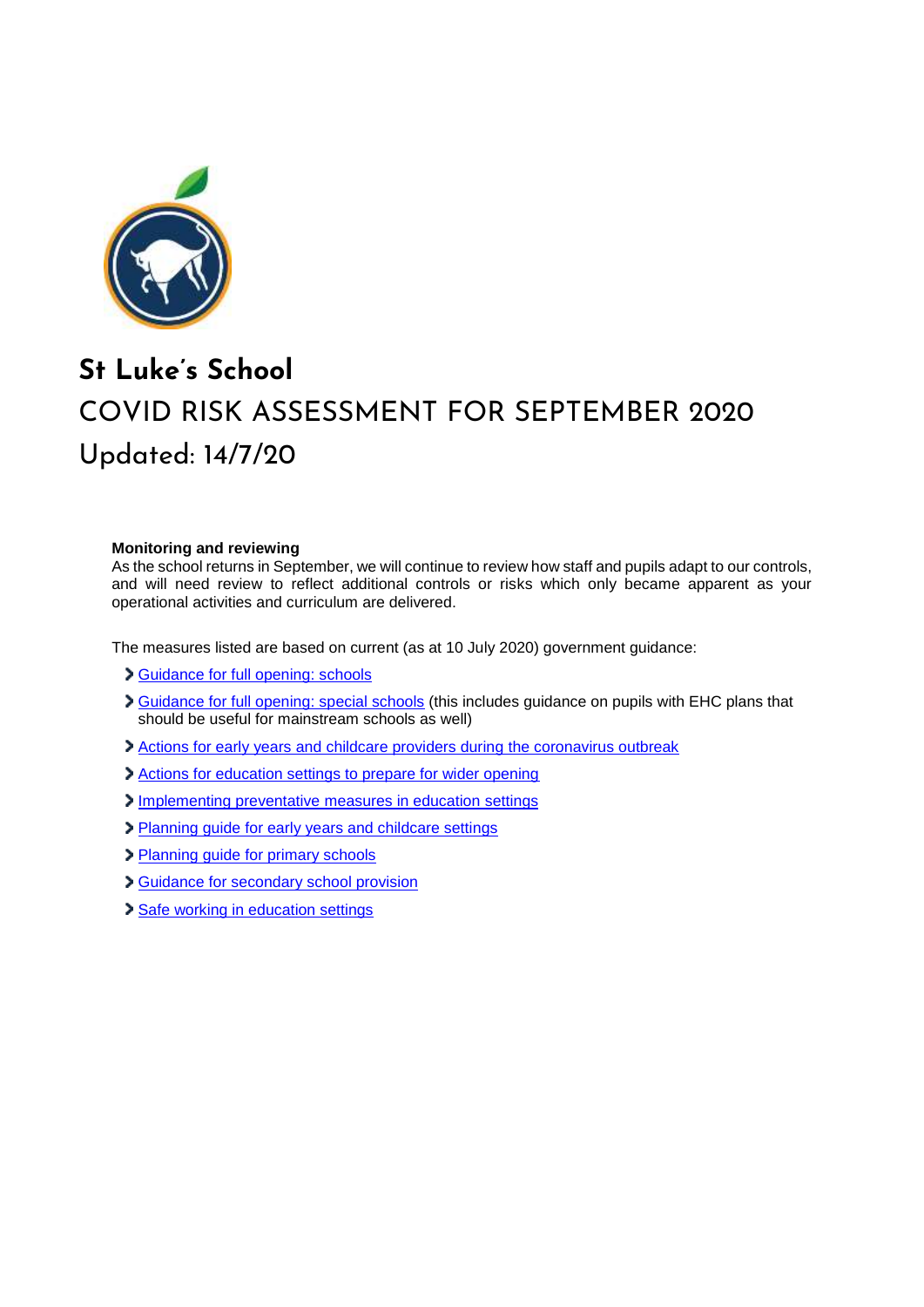| <b>RISK ASSESSMENT FOR:</b><br>School activities during COVID 19<br>outbreak.<br>During this evolving situation please monitor and follow government<br>guidance given in the web links provided |                          | <b>St Luke's School 635</b>                                      |         |
|--------------------------------------------------------------------------------------------------------------------------------------------------------------------------------------------------|--------------------------|------------------------------------------------------------------|---------|
| Establishment:                                                                                                                                                                                   |                          | Assessment includes contributions from several members of staff. | Date:   |
| St Luke's School                                                                                                                                                                                 | September 2020 Review    |                                                                  |         |
| Risk assessment number/ref:                                                                                                                                                                      | <b>Manager Approval:</b> |                                                                  | Date:   |
| <b>RA 14/7/20</b>                                                                                                                                                                                | Stephen Hoult-Allen      |                                                                  | 14/7/20 |

| What are the<br>hazards?                                  | Who might<br>be harmed<br>and how?            | What are you already doing?                                                                                                                                                                                                                    | What further action is<br>necessary?           | <b>Action</b><br>by who? | <b>Action</b><br>by<br>when? | Done |
|-----------------------------------------------------------|-----------------------------------------------|------------------------------------------------------------------------------------------------------------------------------------------------------------------------------------------------------------------------------------------------|------------------------------------------------|--------------------------|------------------------------|------|
| Individual risk<br>factors meaning<br>staff / pupils more | Staff.<br>Pupils / pupils /<br>wider contacts | Shielding for those who are extremely clinically vulnerable pauses on 1 <sup>st</sup><br>August (subject to continued decline in transmission) and the Government will<br>no longer be advising these individuals shield.                      | SHA contact shielding<br>staff.                | <b>SHA</b>               | 31/7/20                      |      |
| vulnerable to<br>COVID-19                                 | Spread of<br>COVID <sub>19</sub>              | Staff / pupils who previously were shielding able to return to school.<br>School to discuss arrangements / concerns with individuals and provide<br>assurance of controls in place.                                                            |                                                | JP/JC                    | 31/7/20                      |      |
|                                                           |                                               | Individual risk assessments will be conducted where required to determine if<br>additional measures are required.                                                                                                                              | Update Individual Risk<br>Assessments of staff | <b>SHA</b>               | 31/7/20                      |      |
|                                                           |                                               | Some individuals under the care of specialist health professionals may need to<br>discuss care at their next planned clinical appointment before returning.<br>Those pupils unable to attend school because they are following clinical and/or |                                                |                          |                              |      |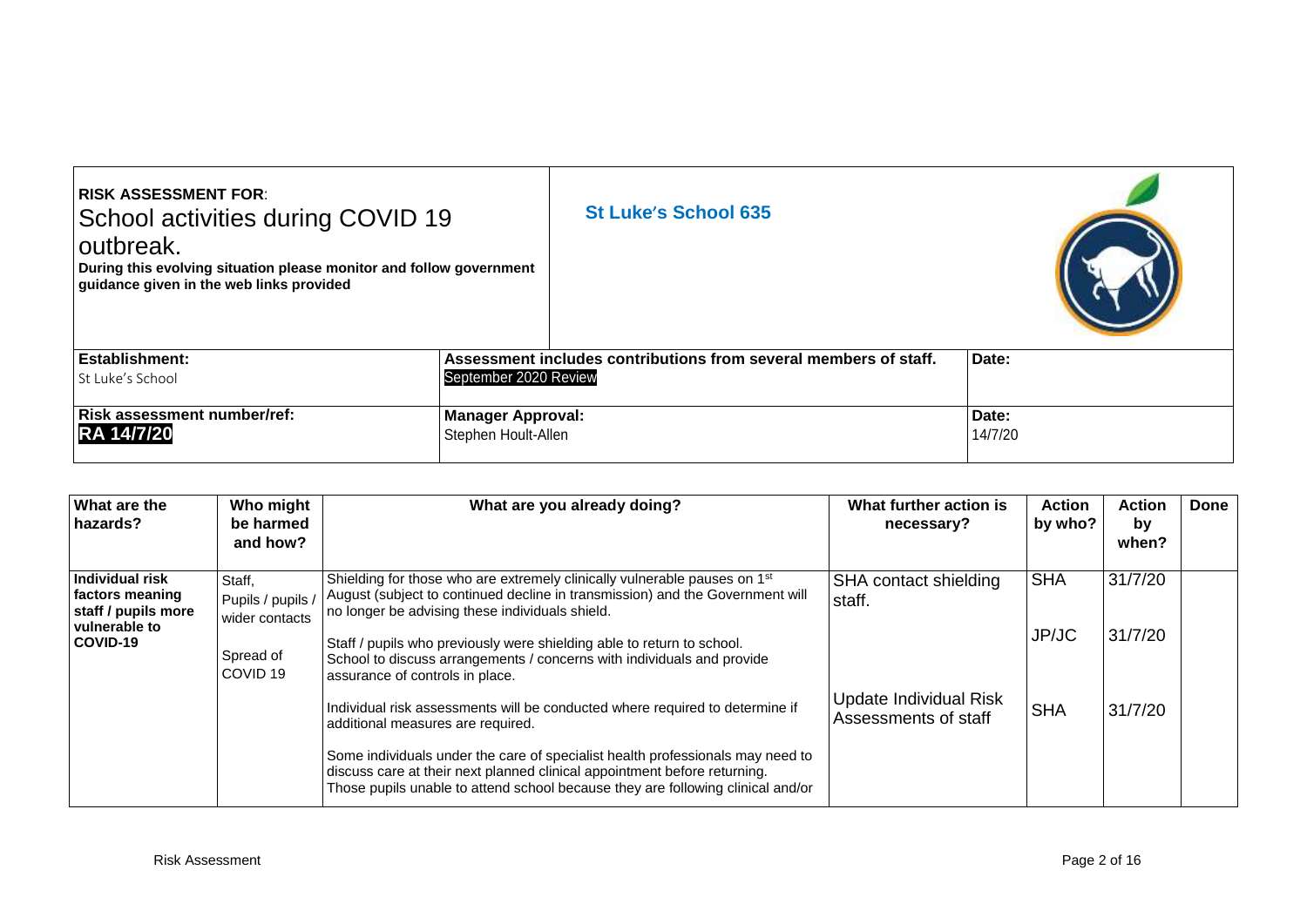|                                                                                                     |                                                                                   | Public Health advice (e.g. a letter from their consultant) will be provided with<br>remote education.<br>Existing individual health care plans in place for pupils/pupils to be<br>reviewed.<br>Clear message sent to parents that pupils should not be sent into school if<br>unwell for both Covid-19 and any other illnesses/symptoms.<br><b>Staff</b><br>Wider government advice remains to work from home where possible.<br>Limited school roles where this will be the case, roles which are able to do so<br>effectively will be considered.                                                                                                                                                                                                              | SHA - letter                          | <b>SHA</b> | 15/7/20 |  |
|-----------------------------------------------------------------------------------------------------|-----------------------------------------------------------------------------------|-------------------------------------------------------------------------------------------------------------------------------------------------------------------------------------------------------------------------------------------------------------------------------------------------------------------------------------------------------------------------------------------------------------------------------------------------------------------------------------------------------------------------------------------------------------------------------------------------------------------------------------------------------------------------------------------------------------------------------------------------------------------|---------------------------------------|------------|---------|--|
|                                                                                                     |                                                                                   | Individuals classed as clinically vulnerable or extremely clinically<br>vulnerable to have a risk assessment undertaken on their role and<br>ability to maintain social distancing.<br>Consider if these staff are able to work remotely or in areas / roles where<br>maintaining social distancing is easier.<br>Any existing individual risk assessments to be reviewed.<br>See COVID-19: guidance on shielding and protecting people defined on medical<br>grounds as extremely vulnerable                                                                                                                                                                                                                                                                     | <b>Individual Risk</b><br>Assessments | <b>SHA</b> | 31/7/20 |  |
| <b>School occupants</b><br>coming into contact<br>with those with<br><b>Coronavirus</b><br>symptoms | Staff,<br>Pupils / pupils /<br>wider contacts<br>Spread of<br>COVID <sub>19</sub> | School community clear on symptoms of coronavirus: high temperature (37.8)<br>deg C or more), a new continuous cough or a loss of, or change, in their normal<br>sense of taste or smell.<br>Stay at home: guidance for households with possible or confirmed coronavirus<br>(COVID-19) infection followed.<br>These have been communicated to all.<br>No symptomatic individuals to present on site.<br>In the event of a suspected case whilst working on site<br>Ensure SLT / Head are notified.<br>Individual goes home immediately (if awaiting collection by their parent, isolate<br>child in a room behind a closed door - Meeting Room or Medical Room, or an<br>area at least 2m away from others, open a window for ventilation) and self-<br>isolate. | SHA - letter                          | <b>SHA</b> | 15/7/20 |  |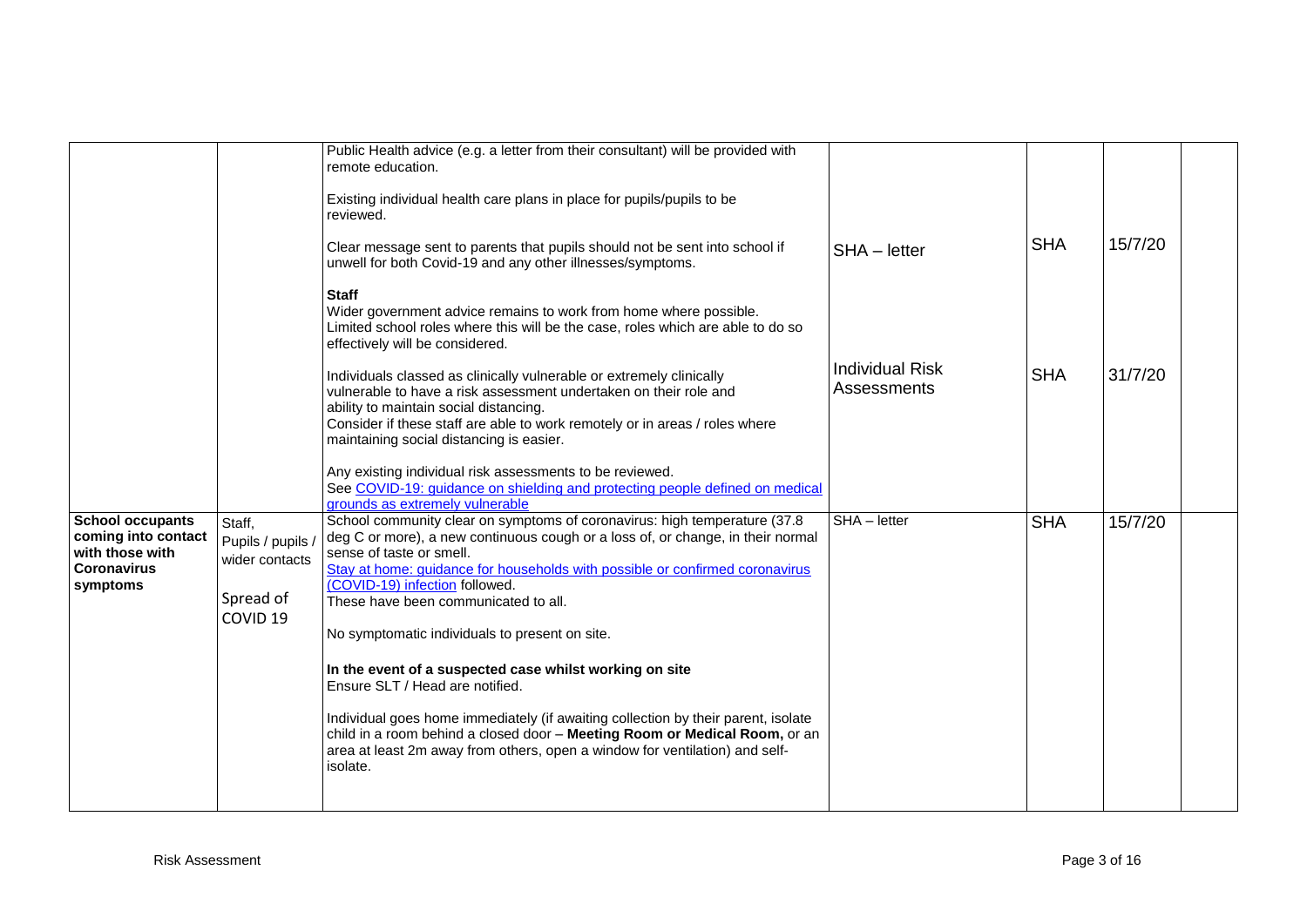| School staff supervising the child while they await collection should wear PPE (a<br>fluid resistant surgical mask, type IIR) if a distance of 2m cannot be maintained.<br>If direct care (such as for a very young child or a child with complex needs) is<br>required then staff giving care to wear a fluid resistant surgical mask (type IIR),<br>disposable apron and gloves.<br>Clear message to parents that if a pupil is unwell at school they are to be sent |                                                                                                        | <b>SHA</b> | 15/7/20 |  |
|------------------------------------------------------------------------------------------------------------------------------------------------------------------------------------------------------------------------------------------------------------------------------------------------------------------------------------------------------------------------------------------------------------------------------------------------------------------------|--------------------------------------------------------------------------------------------------------|------------|---------|--|
| home or collected immediately.<br>Anyone who has had contact with those with symptoms to wash hands<br>thoroughly.<br>All areas occupied and equipment used by the affected person are to be<br>thoroughly cleaned and disinfected (see PHE cleaning advice<br>https://www.gov.uk/government/publications/covid-19-decontamination-in-non-<br>healthcare-settings)                                                                                                     | SHA - Letter                                                                                           |            |         |  |
| Testing Staff / pupils who develop symptoms should be tested. Testing is most<br>sensitive within 3 days of symptoms developing. Guidelines on who can get<br>tested and how to arrange for a test can be found in the COVID-19: getting<br>tested guidance.                                                                                                                                                                                                           | Staff and pupils who are<br>tested for Covid-19 to inform<br>the school of result and date<br>of test. |            |         |  |
| Tests can be booked online through the NHS<br>https://www.nhs.uk/conditions/coronavirus-covid-19/testing-and-tracing/<br>By the autumn term, all schools will be provided with a small number of home<br>testing kits which can be provided to parents/carers collecting a child who has<br>developed symptoms at school, or staff who have developed symptoms at<br>school, where providing one will significantly increase the likelihood of them<br>getting tested. | National advice and roll out of<br>kits expected by Autumn term                                        |            |         |  |
| Positive case in school<br>In the event of a positive case the local health protection team will be contacted<br>and their advice followed.<br>Public Health England East of England 0300 303 8537 opt 1<br>https://www.gov.uk/guidance/contacts-phe-health-protection-teams#east-of-<br>england-hpt<br>Records kept of pupils and staff in each group.                                                                                                                |                                                                                                        |            |         |  |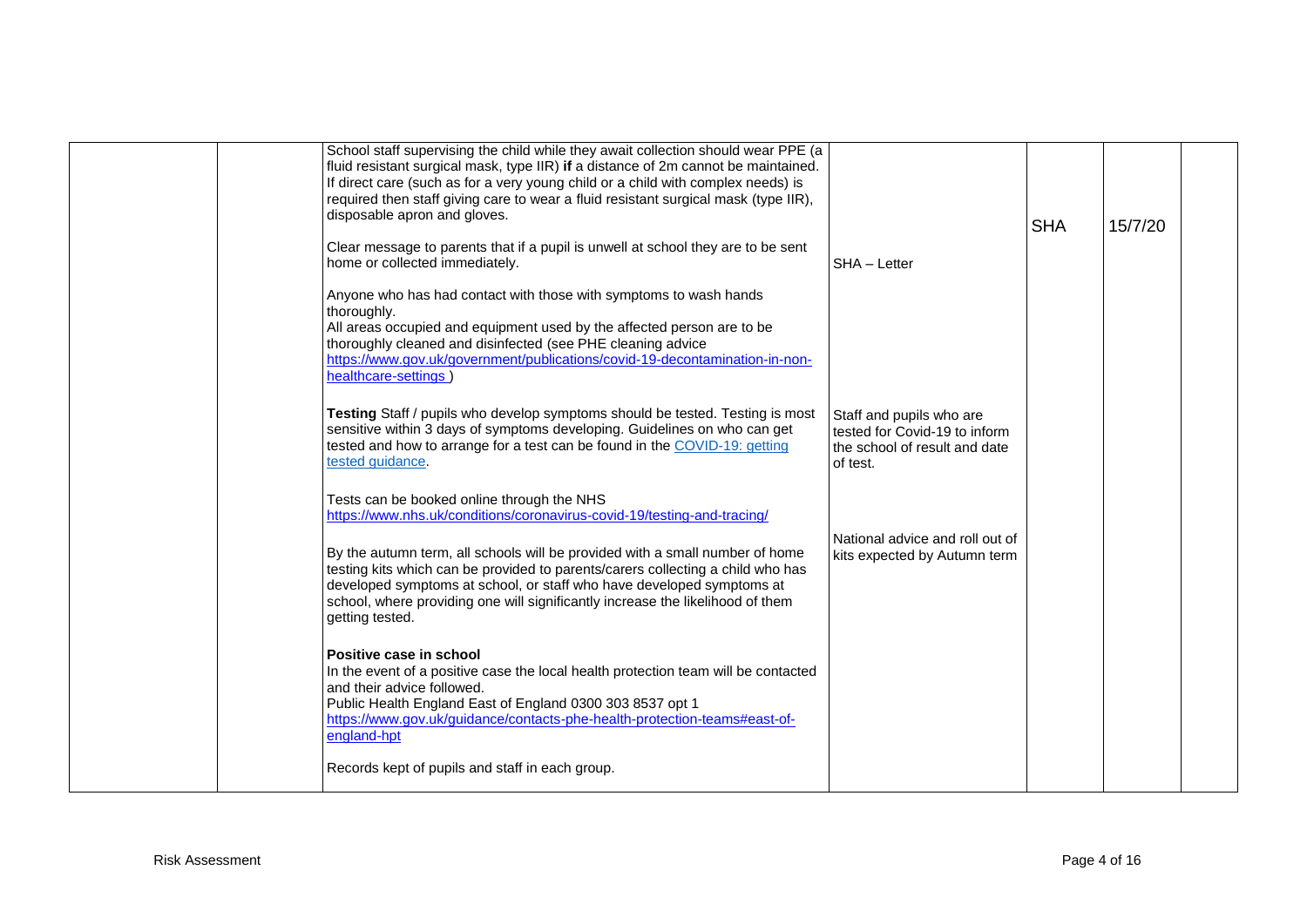| General<br><b>Transmission of</b><br>COVID-19<br>Ineffective hygiene<br>protocols | Staff,<br>Pupils / pupils /<br>wider contacts<br>Spread of<br>COVID <sub>19</sub> | Toilets are provided which contain suitable levels of soap and paper towels.<br>All persons to wash hands with soap regularly and thoroughly, for at least 20<br>seconds. Hand washing technique to be adopted as directed by NHS guidance<br>posters in place to reinforce this.<br>Alcohol hand sanitiser used to reduce congestion at toilets / where soap and<br>water is not available.<br>Review existing levels / location of hand sanitiser stations. |                                                                        |           |        |  |
|-----------------------------------------------------------------------------------|-----------------------------------------------------------------------------------|---------------------------------------------------------------------------------------------------------------------------------------------------------------------------------------------------------------------------------------------------------------------------------------------------------------------------------------------------------------------------------------------------------------------------------------------------------------|------------------------------------------------------------------------|-----------|--------|--|
|                                                                                   |                                                                                   | Alcohol hand sanitiser provided at reception and should be used by all persons<br>when entering/leaving.<br>Additional hand sanitiser within classrooms where required e.g. for Early years<br>children returning from the toilet where hand washing will not be as robust.<br>Build use into routines staff and pupil routines e.g. on arrival, when returning<br>from breaks, when changing rooms, before / after eating.                                   |                                                                        |           |        |  |
|                                                                                   |                                                                                   | Site staff to regularly clean the hand washing facilities and check consumables.<br>Provide suitable and sufficient rubbish bins for hand towels with regular removal<br>and disposal.<br>Ensure adequate supplies of soap, hand sanitiser and paper towels and these<br>should be securely stored.                                                                                                                                                           |                                                                        |           |        |  |
|                                                                                   |                                                                                   | Catch it, kill it, bin it message reinforced.<br>Tissues will be provided for classrooms. Staff to replenish as needed.<br>Staff / pupils to use tissues when coughing or sneezing and then place the used<br>tissue in the bin before washing hands. (lidded bins in classrooms / other<br>locations for disposal of tissues and other waste)<br>All persons are reminded to not touch their eyes, nose or mouth if their hands                              |                                                                        |           |        |  |
| General                                                                           | Staff,                                                                            | are not clean.<br>Documented cleaning schedule in place.                                                                                                                                                                                                                                                                                                                                                                                                      | Further guidance on general                                            | <b>MS</b> | 1/9/20 |  |
| <b>Transmission of</b><br>COVID-19                                                | Pupils / pupils /<br>wider contacts                                               | Enhanced cleaning schedule implemented throughout the site during school<br>day, ensuring that frequent contact points, e.g. door handles, taps, flush                                                                                                                                                                                                                                                                                                        | cleaning is expected by Public<br>Health England before<br>Autumn term |           |        |  |
| Ineffective cleaning                                                              | Spread of<br>COVID <sub>19</sub>                                                  | handles, toilet door handles, bannisters, telephones, keyboards etc. are all<br>cleaned and disinfected regularly.                                                                                                                                                                                                                                                                                                                                            |                                                                        |           |        |  |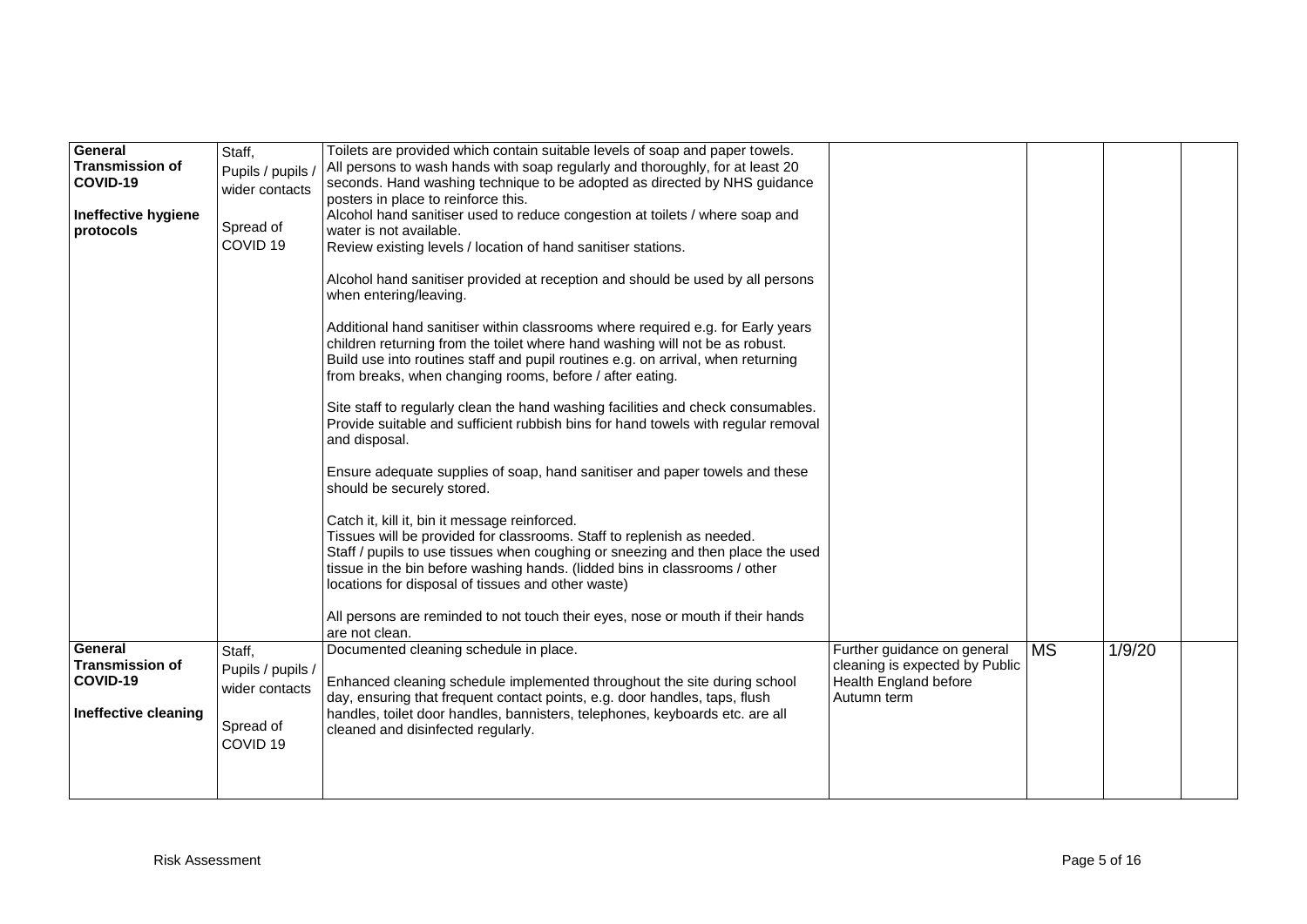|  | Shared areas and rooms that are used by different groups will require more<br>frequent cleaning / cleaning between groups.                                                                                                                                                                                                                                                                                     |  |  |
|--|----------------------------------------------------------------------------------------------------------------------------------------------------------------------------------------------------------------------------------------------------------------------------------------------------------------------------------------------------------------------------------------------------------------|--|--|
|  | Where toilets are shared between different groups these are cleaned regularly<br>(focus on high contact surfaces) and the importance of thorough hand washing<br>reinforced.                                                                                                                                                                                                                                   |  |  |
|  | Cleaning materials (e.g. disinfectant spray / wipes) available to staff.<br>Manufacturer's instructions for dilution, application, PPE and contact times for all<br>detergents and disinfectants to be followed.                                                                                                                                                                                               |  |  |
|  | Only cleaning products supplied by the school / contract cleaners are to be<br>used.<br>School has obtained the risk assessment COSSH information of materials<br>bought for the school and that from contract cleaning staff for assurance on<br>social distancing measures and their schedule / methods for cleaning the school<br>site.                                                                     |  |  |
|  | Thorough cleaning of rooms at the end of the day by contracted cleaning staff.                                                                                                                                                                                                                                                                                                                                 |  |  |
|  | In the event of a suspected case / confirmed positive case on site<br>For disinfection (e.g. following a suspected case) use a combined detergent<br>disinfectant solution at a dilution of 1000 parts per million (ppm) available<br>chlorine (av.cl.) or a neutral purpose detergent followed by disinfection (1000<br>ppm av.cl.).<br>See PHE advice COVID-19: cleaning of non-healthcare settings guidance |  |  |
|  | When cleaning a contaminated area:<br>Cleaning staff to:                                                                                                                                                                                                                                                                                                                                                       |  |  |
|  | • Wear disposable gloves and apron                                                                                                                                                                                                                                                                                                                                                                             |  |  |
|  | • Wash their hands with soap and water once they remove their gloves<br>and apron                                                                                                                                                                                                                                                                                                                              |  |  |
|  | • Wear a fluid resistant surgical mask (Type IIR) if splashing likely                                                                                                                                                                                                                                                                                                                                          |  |  |
|  | • Hands should be washed with soap and water for 20 seconds after all<br>PPE has been removed.                                                                                                                                                                                                                                                                                                                 |  |  |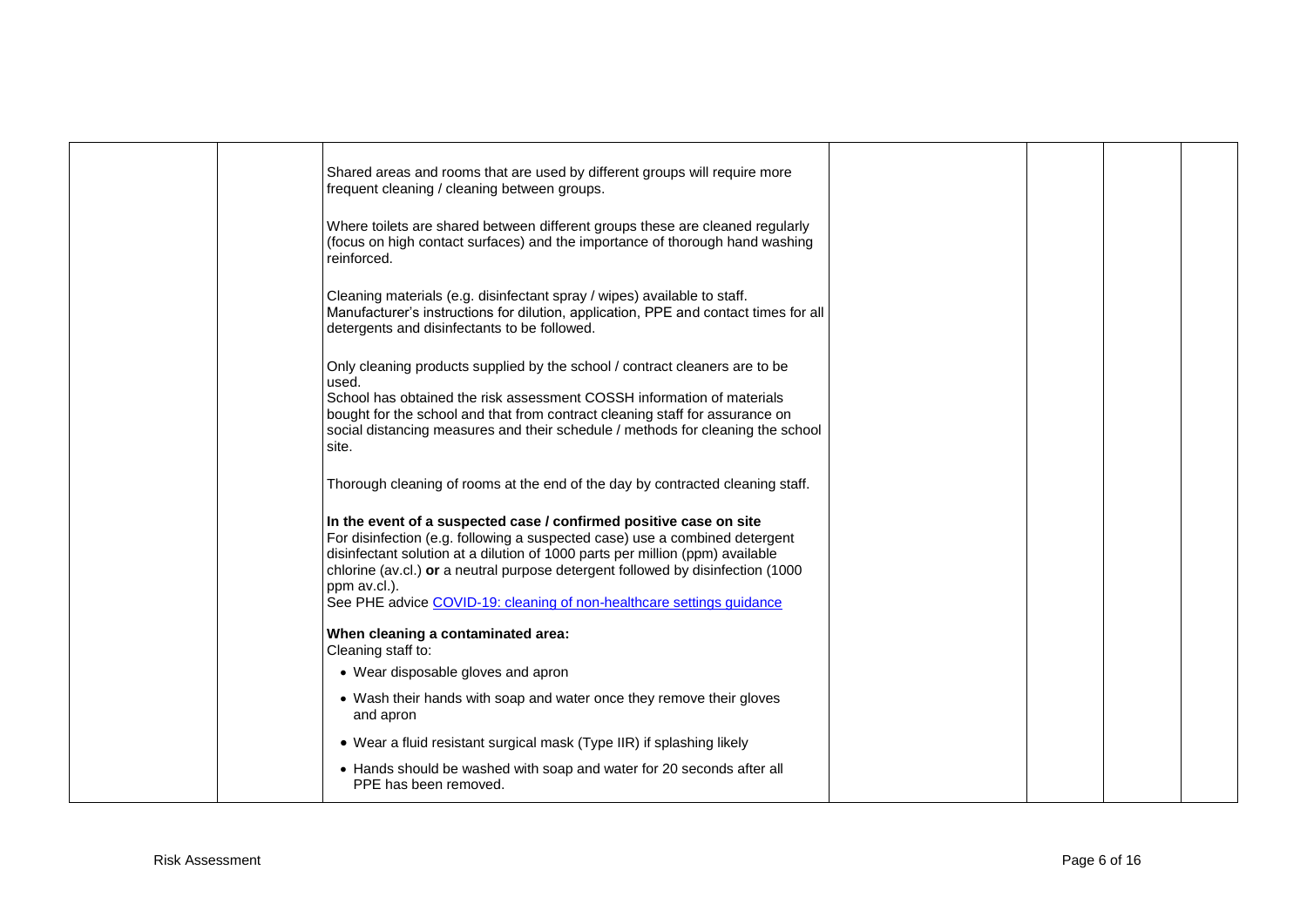|                                                                                                                                                                                                                      | PPE to be double-bagged, then stored securely for 72 hours then thrown away<br>in the regular rubbish after cleaning is finished.<br>Any cloths and mop heads used must be disposed of as single use items.                                                                                                                                                                                                                                                                                                                                                                                                                                                                                                                                                                                                                                                                                                                                                                                                                                                                                                                                                                                                                                                                                                                                                                                                                                                                                                                                                                                 |                                                                                                                                                                                                         |               |  |
|----------------------------------------------------------------------------------------------------------------------------------------------------------------------------------------------------------------------|---------------------------------------------------------------------------------------------------------------------------------------------------------------------------------------------------------------------------------------------------------------------------------------------------------------------------------------------------------------------------------------------------------------------------------------------------------------------------------------------------------------------------------------------------------------------------------------------------------------------------------------------------------------------------------------------------------------------------------------------------------------------------------------------------------------------------------------------------------------------------------------------------------------------------------------------------------------------------------------------------------------------------------------------------------------------------------------------------------------------------------------------------------------------------------------------------------------------------------------------------------------------------------------------------------------------------------------------------------------------------------------------------------------------------------------------------------------------------------------------------------------------------------------------------------------------------------------------|---------------------------------------------------------------------------------------------------------------------------------------------------------------------------------------------------------|---------------|--|
| General<br>Staff,<br><b>Transmission of</b><br>Pupils / pupils /<br>COVID-19<br>wider contacts<br>Spread of<br><b>Minimising contact</b><br>COVID <sub>19</sub><br>and<br><b>Maintenance of</b><br>social distancing | Pupils will be taught in their new Academic Year Learning Groups.<br>$\bullet$<br>Classes will be grouped in 'zones' - three groups that will use the<br>$\bullet$<br>same play area, resources and toilet facilities.<br>Break and playtimes will support the reduced contact of children by<br>$\bullet$<br>using the allocated zones<br>We have minimised spaces being shared across groups;<br>No groups are coming together for assemblies, events / school fairs, school trips<br>etc.<br>Wider assemblies / collective worship conducted via video link.<br>Continue to use social distancing wherever possible (more emphasis on this is<br>likely with older children).<br>Where staff move across groups hands to be washed / sanitised before and<br>after and social distancing should be maintained, aim for 2m from other staff and<br>adults as far as is reasonable.<br>Ideally the teaching space should be 2m from pupils, where this is within 1m<br>then change layout / increase space at the front of the class to attain 1m+.<br>Keep space at front of class for school leaders to enter and be present whilst<br>maintaining social distancing.<br>Staff to avoid close face to face contact and minimise time spent within 1 metre<br>of anyone.<br>Teachers and Interventions programme staff will move between classes<br>wherever possible.<br>Extra-curricular clubs are not essential and therefore suspended.<br><b>Hiring and lettings</b><br>We have suspended lettings and hiring of school premises - to be reviewed<br>after half term (November 2020) | Ongoing monitoring of<br>movement around school and<br>ability of groups to remain<br>apart.<br>Determine any further pinch<br>points when term starts, and<br>review controls to keep<br>groups apart. | <b>JC/SHA</b> |  |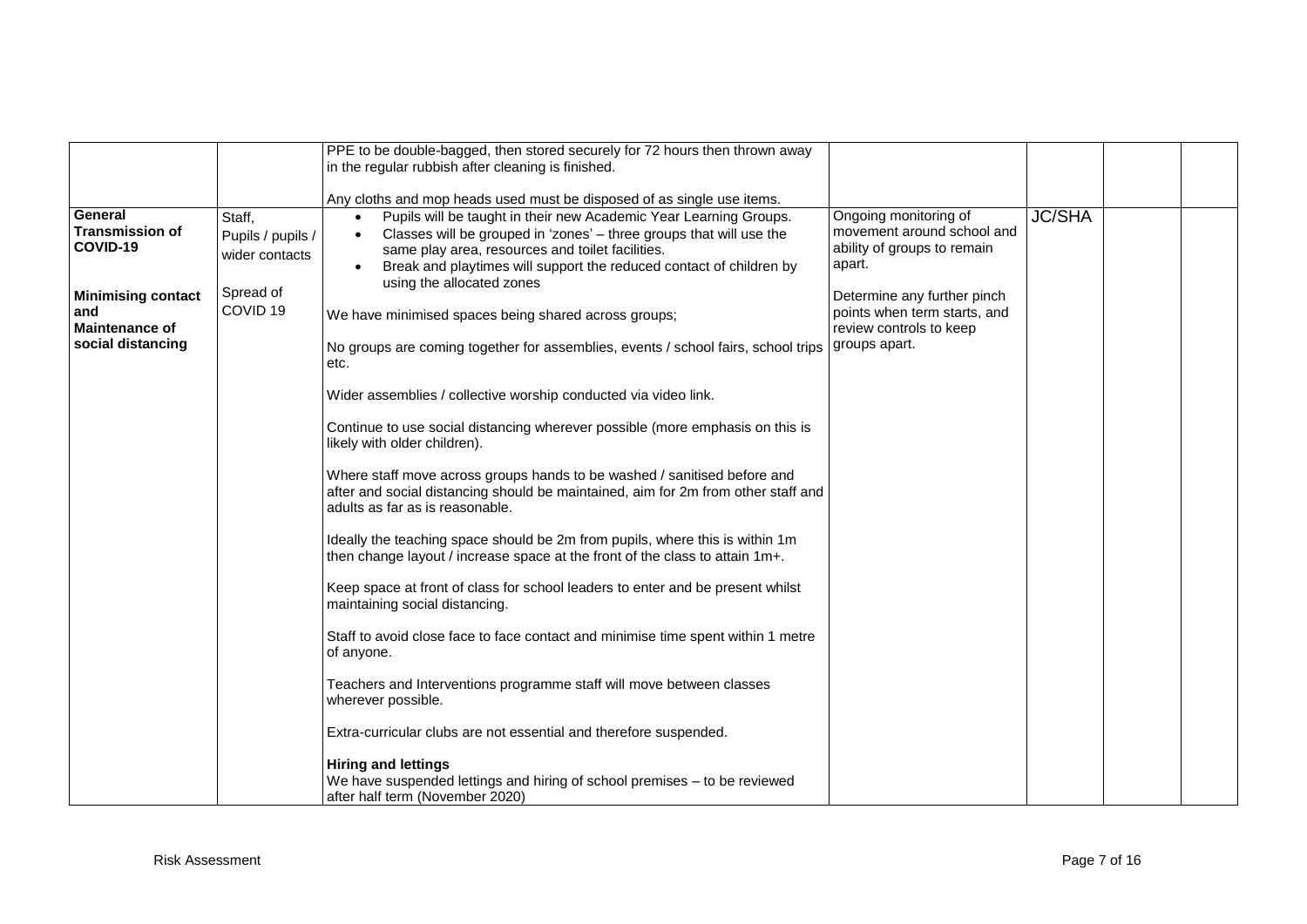|  | <b>Offsite visits</b><br>No overnight or overseas visits to be run.                                                                                                                                                   |                                                    |  |  |
|--|-----------------------------------------------------------------------------------------------------------------------------------------------------------------------------------------------------------------------|----------------------------------------------------|--|--|
|  | Local, known to the pupils trips can operate with the usual risk assessments in<br>place including transporting them.                                                                                                 |                                                    |  |  |
|  | Any visits run will keep children within their consistent group. Re-assurance of<br>COVID-secure measures in place at the destination to be undertaken as part of<br>usual planning and offsite visit risk assessment |                                                    |  |  |
|  | <b>Music</b><br>Existing advice is to limit singing, playing wind or brass instruments etc. Even if<br>at a distance.                                                                                                 | Further DfE guidance on<br>music delivery expected |  |  |
|  | Consider if small groups in music lessons can take place outside / or with<br>improved ventilation.                                                                                                                   |                                                    |  |  |
|  | Ensure 2m physical distancing for staff and pupils if singing                                                                                                                                                         |                                                    |  |  |
|  | No face to face contact (pupils back-to-back or side-to-side)                                                                                                                                                         |                                                    |  |  |
|  | No sharing of wind / brass instruments.                                                                                                                                                                               |                                                    |  |  |
|  | PE<br>to review existing risk assessments and schemes of work to include<br>management of COVID-19 risks.                                                                                                             |                                                    |  |  |
|  | Pupils to be kept in consistent groups, sports equipment to be thoroughly<br>cleaned between each use by different groups, and contact sports avoided.                                                                |                                                    |  |  |
|  | Outdoor sports prioritised where possible, and large indoor spaces used where<br>it is not, maximising distancing between pupils.                                                                                     |                                                    |  |  |
|  | Build in time for handwashing / sanitising before / after lesson.                                                                                                                                                     |                                                    |  |  |
|  | See advice from <b>Association</b> for Physical Education                                                                                                                                                             |                                                    |  |  |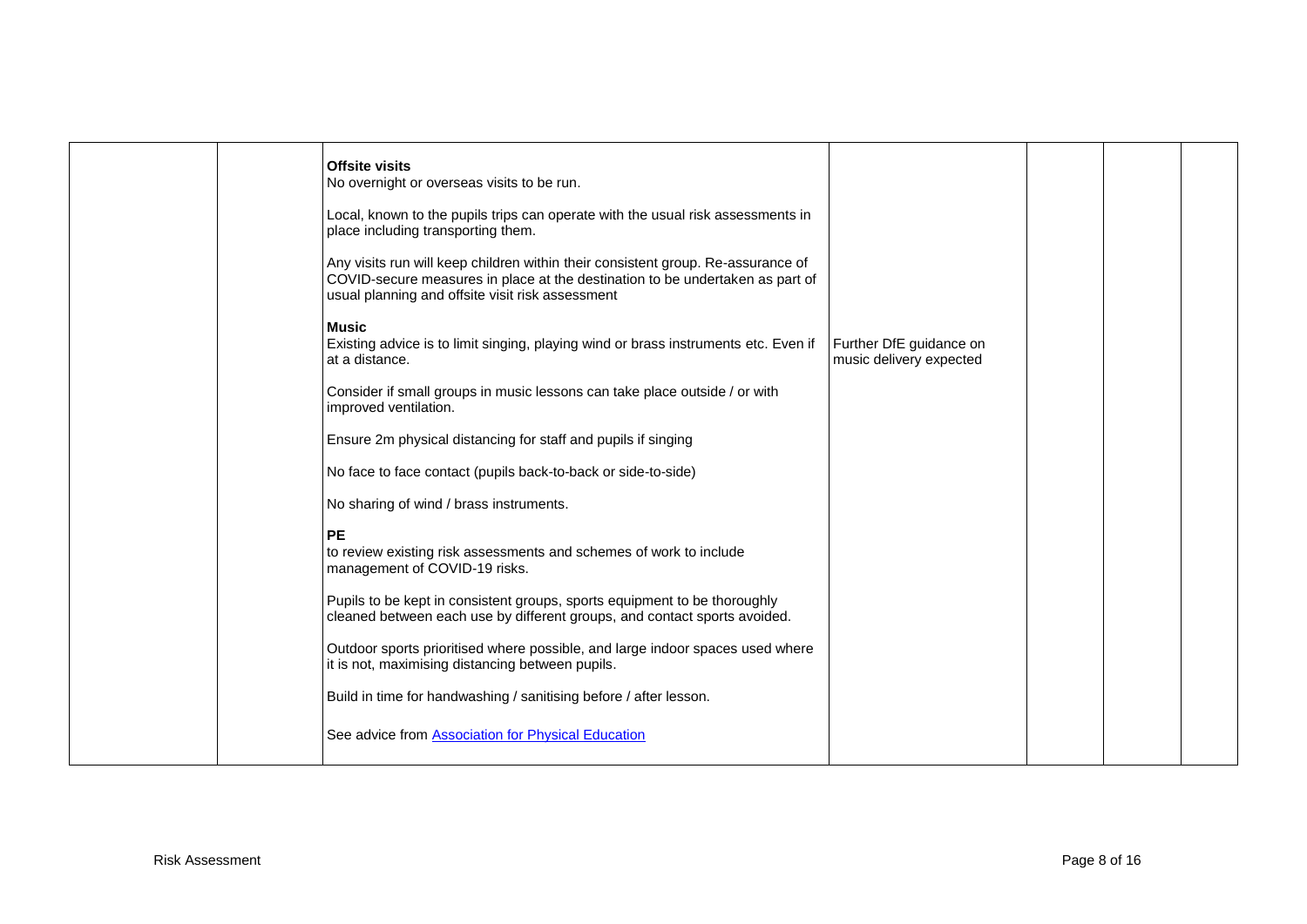|                                          |                             | https://www.gov.uk/government/publications/coronavirus-covid-19-guidance-on-                                                                                                                                                                                                  |                                         |            |  |
|------------------------------------------|-----------------------------|-------------------------------------------------------------------------------------------------------------------------------------------------------------------------------------------------------------------------------------------------------------------------------|-----------------------------------------|------------|--|
|                                          |                             | phased-return-of-sport-and-recreation/guidance-for-providers-of-outdoor-                                                                                                                                                                                                      |                                         |            |  |
|                                          |                             | facilities-on-the-phased-return-of-sport-and-recreation.                                                                                                                                                                                                                      |                                         |            |  |
| <b>Access to &amp; exit</b><br>from site | Staff,<br>Pupils / pupils / | Decision not to create staggered start and finish times as our school has<br>systems in place that will support children's access and egress from the                                                                                                                         | Communicate expectations to<br>parents. | <b>SHA</b> |  |
|                                          | wider contacts<br>Spread of | site.<br>Allocation of transport and parents different entrance and exit points.<br>Communicated to parents / pupils.                                                                                                                                                         |                                         |            |  |
|                                          | COVID <sub>19</sub>         | floor markings remain to aid social distancing (e.g. tape or survey spray) where<br>controlled queuing will be expected.                                                                                                                                                      |                                         |            |  |
|                                          |                             | <b>Visitors</b><br>Ensure all visitors / building users are aware of school's expectations. They<br>must follow social distancing, hand washing / use of sanitiser on entry and<br>adhere to any restrictions on accessing parts of the building stipulated by the<br>school. | Admin to advise all visitors            | Admin      |  |
|                                          |                             | Volunteers, temporary / supply staff, sports coaches and other providers are<br>briefed on school's arrangements for managing and minimising risk, including<br>need to maintain distance (2m where possible) from other staff and pupils.                                    |                                         |            |  |
|                                          |                             | Where visits can happen outside of school hours, they should.                                                                                                                                                                                                                 |                                         |            |  |
|                                          |                             | A record should be kept of all visitors to aid track and trace.                                                                                                                                                                                                               |                                         |            |  |
|                                          |                             | Signage in reception regarding good hygiene.                                                                                                                                                                                                                                  |                                         |            |  |
|                                          |                             | Use of Perspex screens for open receptions and tape / visual markers to<br>reinforce social distancing (2 m where possible)                                                                                                                                                   |                                         |            |  |
|                                          |                             | Staff / pupils<br>On arrival all staff and pupils to wash hands using classroom facilities or use the<br>sanitiser provided at their point of entry.                                                                                                                          |                                         |            |  |
| <b>Contact points</b>                    | Staff,                      | Parents to ensure children have their own water bottles in school to reduce                                                                                                                                                                                                   |                                         |            |  |
| <b>Equipment use</b>                     | Pupils / pupils /           | contact with water fountains.                                                                                                                                                                                                                                                 |                                         |            |  |
| printers,                                | wider contacts              |                                                                                                                                                                                                                                                                               |                                         |            |  |
| workstations,                            |                             | Regularly clean and disinfect common contact surfaces in reception, office,<br>access control etc. (screens, telephone handsets, desks).                                                                                                                                      |                                         |            |  |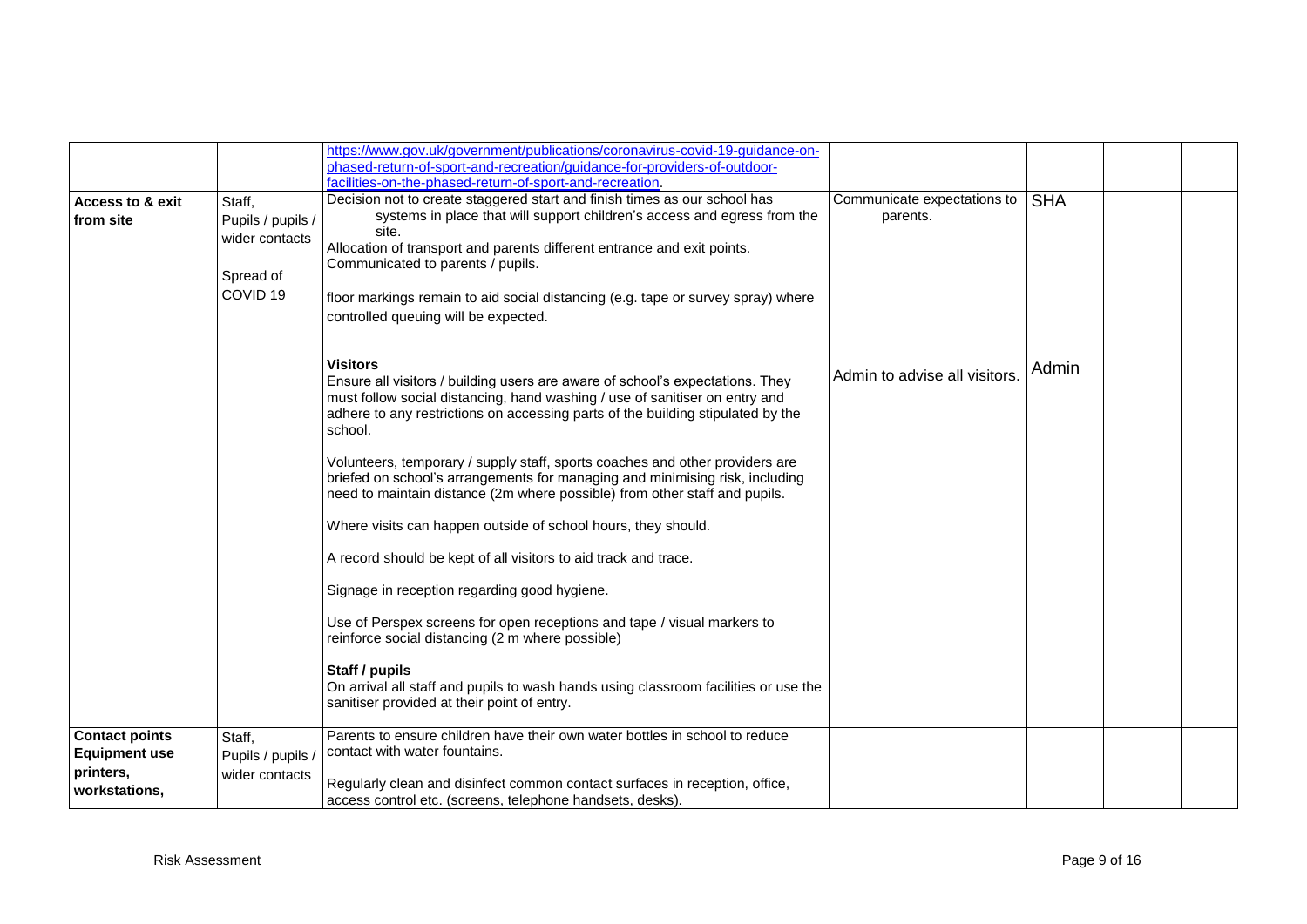| apparatus,<br>machinery etc.         | Spread of<br>COVID <sub>19</sub> | Staff and pupils have their own basic equipment (pens, pencils etc.) to avoid<br>sharing.                                                                                                                                                              |  |  |
|--------------------------------------|----------------------------------|--------------------------------------------------------------------------------------------------------------------------------------------------------------------------------------------------------------------------------------------------------|--|--|
|                                      |                                  | <b>Activities and resources</b><br>Classroom resources which are shared within zones are<br>cleaned regularly;<br>Those shared across groups must be cleaned between use                                                                               |  |  |
|                                      |                                  | Minimise all unnecessary sharing of resources, taking books home etc.                                                                                                                                                                                  |  |  |
|                                      |                                  | Use of shared resources between groups to be minimised, resources allocated<br>to individual groups where possible.                                                                                                                                    |  |  |
|                                      |                                  | Otherwise all resources shared across groups must be cleaned before / after<br>use e.g. library books, chrome books, laptops, I pads, PE equipment etc.) or<br>'quarantined' (for 48 hrs, 72 hours for plastic) before being used by another<br>group. |  |  |
|                                      |                                  | Build cleaning into end of lesson activity routines.                                                                                                                                                                                                   |  |  |
|                                      |                                  | Schools to ensure anti-bacterial wipes are available in all IT rooms and teacher<br>to ensure pupils wipe down after use. If pupil too young then arrangements for<br>IT support staff etc. to clean.                                                  |  |  |
| <b>Proximity of pupils/</b><br>staff | Staff,<br>Pupils / pupils /      | Staff are to maintain a safe distance between each other (2 metres wherever<br>possible)                                                                                                                                                               |  |  |
|                                      | wider contacts<br>Spread of      | Rooms to be kept as well ventilated as possible (opening windows) or via<br>ventilation units.                                                                                                                                                         |  |  |
|                                      | COVID <sub>19</sub>              | Consider opportunities for outdoor learning to assist in social distancing.                                                                                                                                                                            |  |  |
|                                      |                                  | Staff to follow social distancing guidance in offices/staff rooms/close working in<br>rooms etc i.e. 2m wherever possible.                                                                                                                             |  |  |
|                                      |                                  | Where staff need to move between classes and year groups, they should try<br>and keep their distance from pupils and other staff as much as they can, ideally<br>2 metres from other adults.                                                           |  |  |
|                                      |                                  | Meetings / 1-2-1's / training                                                                                                                                                                                                                          |  |  |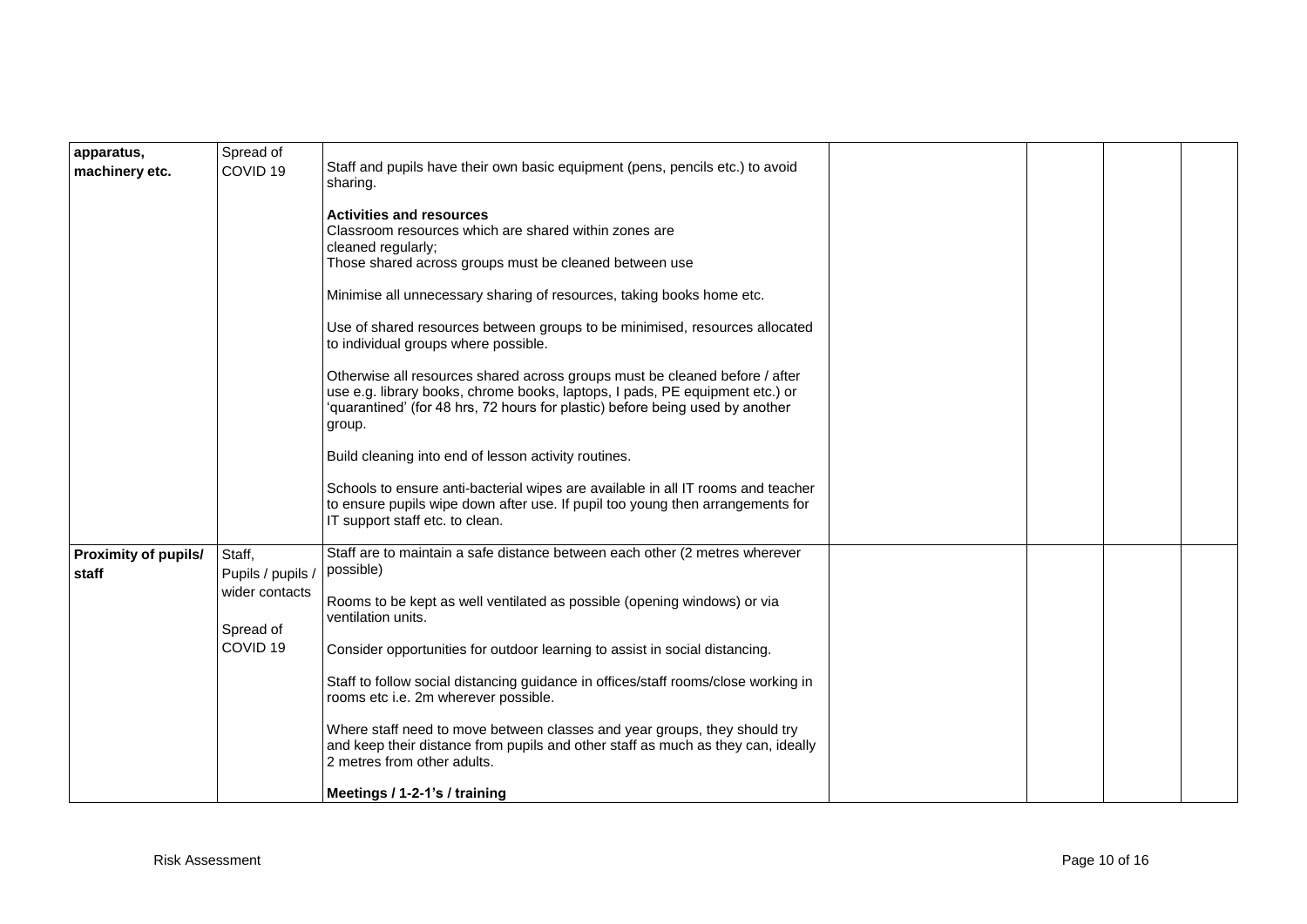|                                    |                             | Limit face to face meetings to those which are essential. Ensure these are<br>conducted in large enough areas to maintain social distancing; or via<br>electronic means (Microsoft Teams etc.) |  |  |
|------------------------------------|-----------------------------|------------------------------------------------------------------------------------------------------------------------------------------------------------------------------------------------|--|--|
|                                    |                             | <b>Staff rooms</b><br>Set maximum occupancy of five adults; staff to stagger use to enable<br>distancing.                                                                                      |  |  |
|                                    |                             | <b>Stairs / corridors</b><br>Minimise groups transitioning at the same time to ensure brief contact. (passing<br>briefly in circulation spaces is a low risk)                                  |  |  |
|                                    |                             | Stagger use and numbers using circulation spaces at the same time.                                                                                                                             |  |  |
|                                    |                             | Avoiding multiple groups queuing in same shared areas/ narrow corridors etc.                                                                                                                   |  |  |
|                                    |                             | Swimming pools No hiring of swimming pools.                                                                                                                                                    |  |  |
|                                    |                             | <b>Break / Playgrounds</b><br>Avoid any group activities that require pupils to be in close physical contact with<br>each other.                                                               |  |  |
|                                    |                             | Limit group interaction by clearly zoning areas and staggering breaks - staff<br>informed and HoDs to support break time staggering according to the placement<br>of their zone                |  |  |
|                                    |                             | Use playing fields when weather permits.                                                                                                                                                       |  |  |
|                                    |                             | Brief all staff on expectations again before September start.                                                                                                                                  |  |  |
|                                    |                             | Increased supervision to aid enforcement of social distancing as far as is<br>reasonable.                                                                                                      |  |  |
|                                    |                             | Outdoor play equipment to be cleaned between use by different groups.                                                                                                                          |  |  |
| Canteen use /<br><b>lunchtimes</b> | Staff,<br>Pupils / pupils / | Break times staggered to reduce congestion and contact between groups.<br>Rota for use of dining areas                                                                                         |  |  |
|                                    | wider contacts              | Reinforce handwashing prior to eating food.                                                                                                                                                    |  |  |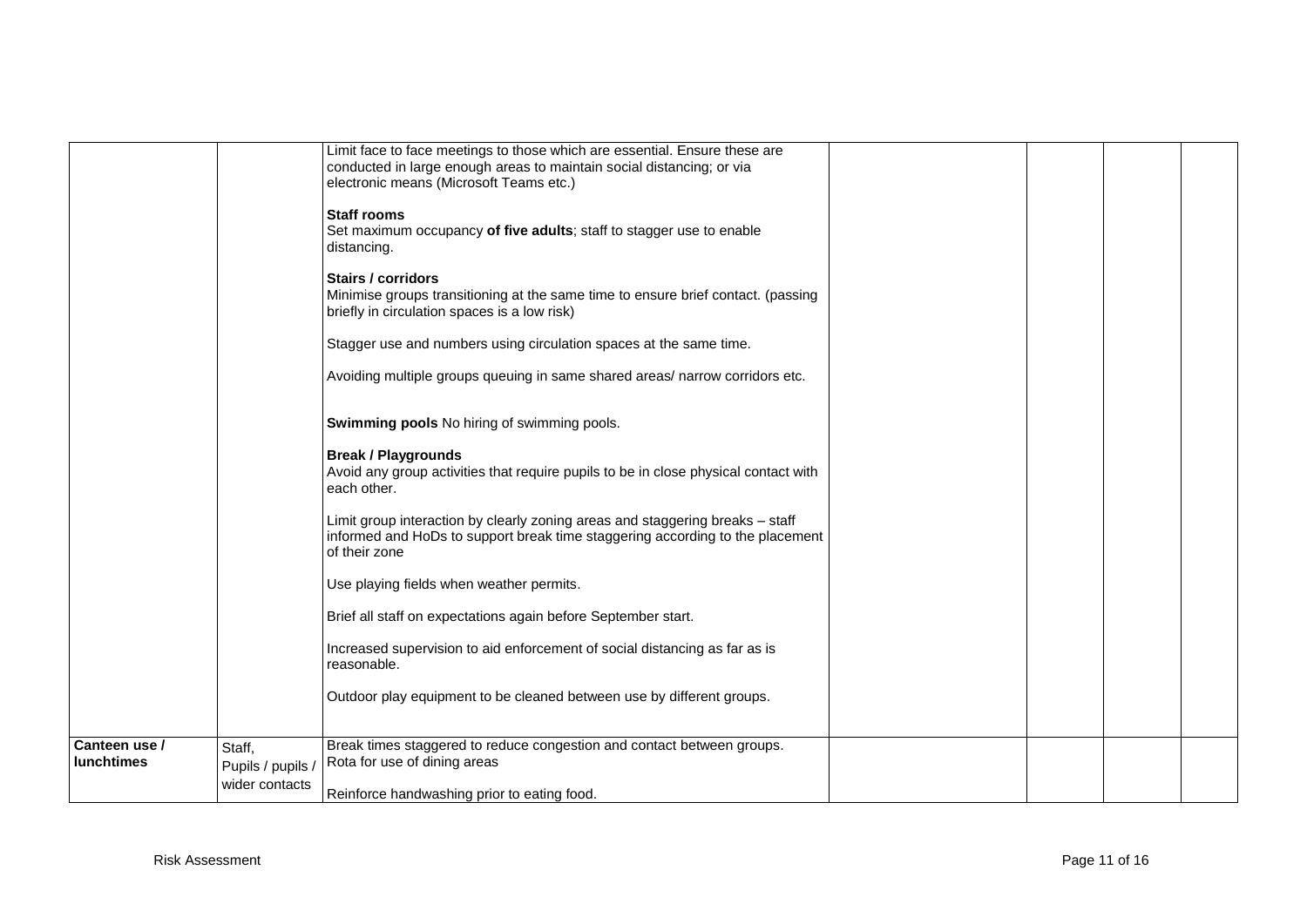|                                       | Spread of<br>COVID <sub>19</sub>                                                  | Hand sanitiser should be available at the entrance of any room where people<br>eat and should be used by all persons when entering and leaving the area.<br><b>Canteen use</b><br>Food operators continue to follow Food Standard Agency's (FSA) quidance on<br>good hygiene practices in food preparation and their Hazard Analysis and<br>Critical Control Point (HACCP) processes.                                                                                                                                                                                                                                                                                                                                                                                                                                                                |  |  |
|---------------------------------------|-----------------------------------------------------------------------------------|------------------------------------------------------------------------------------------------------------------------------------------------------------------------------------------------------------------------------------------------------------------------------------------------------------------------------------------------------------------------------------------------------------------------------------------------------------------------------------------------------------------------------------------------------------------------------------------------------------------------------------------------------------------------------------------------------------------------------------------------------------------------------------------------------------------------------------------------------|--|--|
|                                       |                                                                                   | Pupils to enter canteens in their allocated groups or, collect food from the dining<br>area.<br>Drinking water should be provided with enhanced cleaning measures of the tap<br>mechanism introduced.                                                                                                                                                                                                                                                                                                                                                                                                                                                                                                                                                                                                                                                |  |  |
|                                       |                                                                                   | All rubbish and waste should be put straight in the bin by the user and not left for<br>someone else to clear up.<br>All areas used for eating must be thoroughly cleaned between groups and at the                                                                                                                                                                                                                                                                                                                                                                                                                                                                                                                                                                                                                                                  |  |  |
| <b>Transport / Travel</b><br>off site | Staff,<br>Pupils / pupils /<br>wider contacts<br>Spread of<br>COVID <sub>19</sub> | end of each break and shift, including chairs, door handles, etc.<br><b>Public transport</b><br>All persons to limit their use of public transport and if this is not possible<br>individuals should follow government advice on the wearing of face coverings.<br>(mandated from 15 <sup>th</sup> June)<br>Guidance on how to wear and make a cloth face covering is available.<br>Where business travel via car is required use private single occupancy where<br>possible.<br>Minibus use<br>Used by those within same teaching group<br>Vehicles to be cleaned after each group's use / between drivers etc. (sanitiser /<br>disinfectant wipes to be available on the vehicle).<br>Regular cleaning of vehicle contact points (handles, keys, display and controls<br>etc.) – in-particular where vehicles are shared between drivers / groups. |  |  |
|                                       |                                                                                   | Use hand sanitizer on entering / leaving vehicle.                                                                                                                                                                                                                                                                                                                                                                                                                                                                                                                                                                                                                                                                                                                                                                                                    |  |  |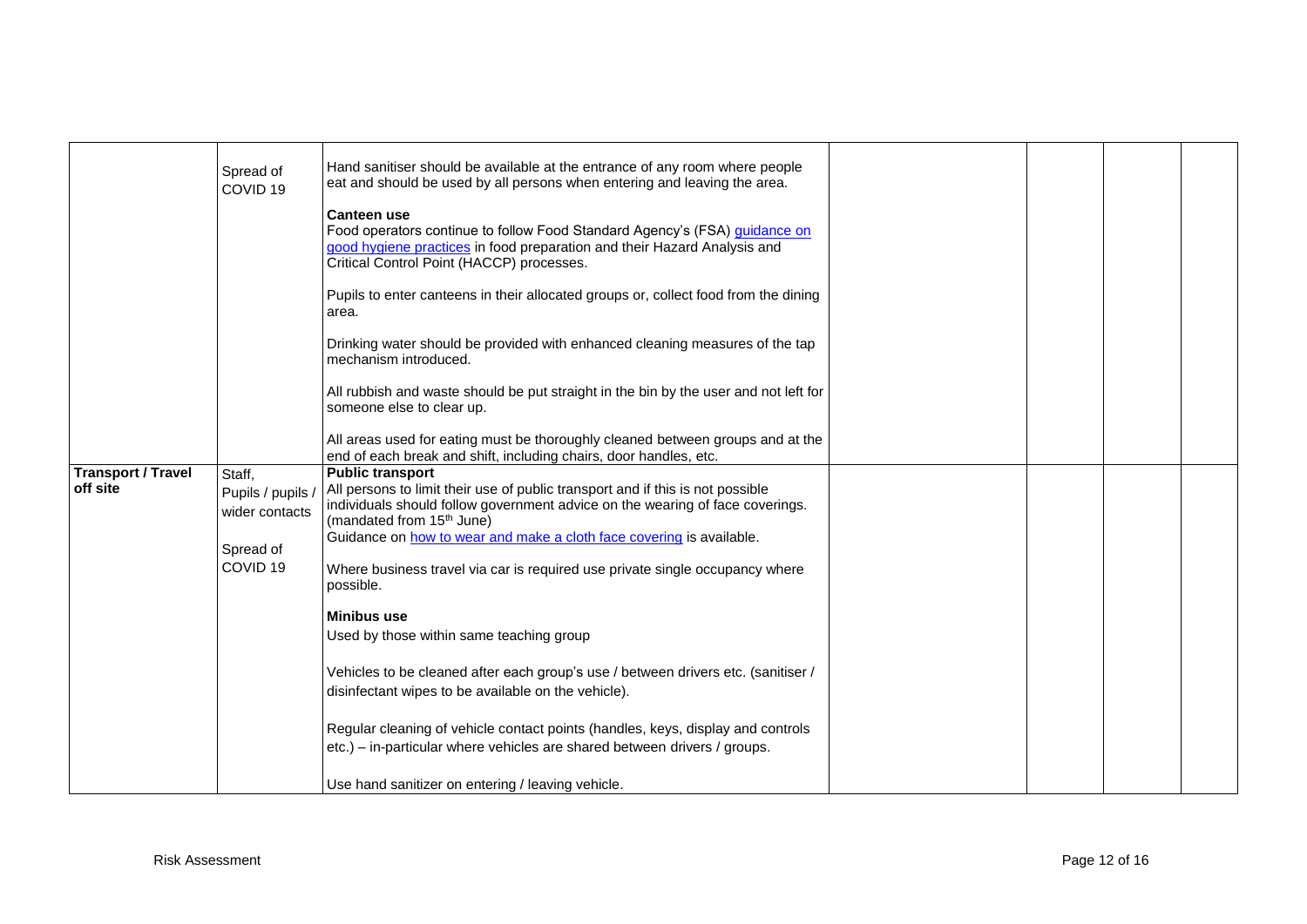|                        |                                                                                                    | Windows to be open for ventilation.                                                                                                                                                                                                                                                                                                                                                                                                                                                                                                                                                                                                                                                                                                                                                                                                                                                                                                                                                                  |  |  |
|------------------------|----------------------------------------------------------------------------------------------------|------------------------------------------------------------------------------------------------------------------------------------------------------------------------------------------------------------------------------------------------------------------------------------------------------------------------------------------------------------------------------------------------------------------------------------------------------------------------------------------------------------------------------------------------------------------------------------------------------------------------------------------------------------------------------------------------------------------------------------------------------------------------------------------------------------------------------------------------------------------------------------------------------------------------------------------------------------------------------------------------------|--|--|
|                        |                                                                                                    | Staff to wear disposable gloves when refueling.                                                                                                                                                                                                                                                                                                                                                                                                                                                                                                                                                                                                                                                                                                                                                                                                                                                                                                                                                      |  |  |
| <b>Contractors</b>     | Contractors,<br>Staff,<br>Pupils / pupils /<br>wider contacts,<br>Spread of<br>COVID <sub>19</sub> | All contractors will read and comply with signs in reception regarding good<br>hygiene.<br>Staff and contractors are to maintain a safe distance between themselves and<br>others (2 metres where practical).<br>All contractors are to wash their hands or use alcohol-based hand sanitiser upon<br>entering the site.<br>Agree approach to scheduled / ongoing building works.<br>Where works can be conducted outside of the school day they should be.<br>Site inductions are to be carried out following social distancing principles.<br>School's to seek confirmation of the contractors method statement / risk<br>assessment.                                                                                                                                                                                                                                                                                                                                                               |  |  |
| Provision of first aid | Staff,<br>Pupils / pupils /<br>wider contacts<br>Spread of<br>COVID <sub>19</sub>                  | It is accepted that social distancing cannot be maintained during the delivery of<br>first aid, but physical contact should be kept to a minimum e.g. pupils apply cold<br>pack, wipe, plaster where able to do so.<br>Wash hands before / after treatment.<br>Those administering first aid should wear PPE appropriate to the circumstances.<br>Where the injury was significant and thus required close care for an extended<br>period then it would be reasonable to provide PPE.<br>See also 'provision of personal care' and 'Suspected case whilst working<br>on site'.<br>First aiders to be aware of advice on CPR from The Resuscitation Council<br>https://www.resus.org.uk/media/statements/resuscitation-council-uk-statements-<br>on-covid-19-coronavirus-cpr-and-resuscitation/covid-community/<br>Arrangements for only one person being treated in the first aid room at a time<br>and allocate another room / area as a waiting/collection area (outside Head of<br>School's room) |  |  |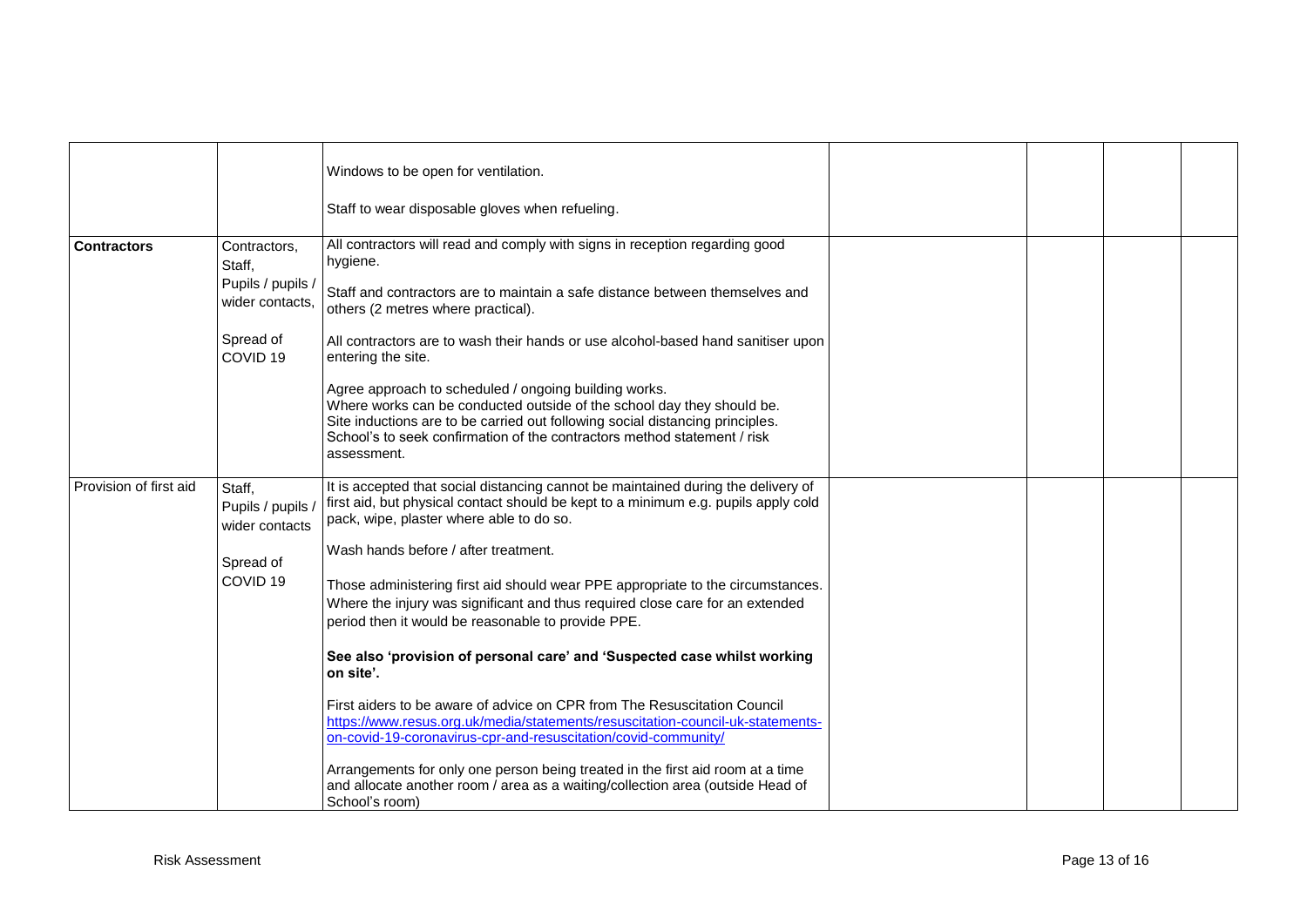| Provision of personal<br>care                                     | Staff,<br>Pupils / pupils /<br>wider contacts<br>Spread of<br>COVID <sub>19</sub> | Additional PPE in place if required for intimate care, to be risk assessed and to<br>be based on nature of task and level of contact<br>A disposable apron, gloves, fluid resistant surgical mask are available in the<br>rooms where identified risks of splashing to the eyes, coughing, spitting,<br>vomiting. PHE have advised that there is no need to wear additional PPE to<br>what was worn pre-Covid. However, for individual's to make this decision for<br>themselves, PPE is provided.<br>Spitting<br>As above - a disposable apron, gloves, fluid resistant surgical mask are<br>available in the rooms where identified risks of splashing to the eyes, coughing,<br>spitting, vomiting. PHE have advised that there is no need to wear additional<br>PPE to what was worn pre-Covid. However, for individual's to make this<br>decision for themselves, PPE is provided.<br>Where a child falls ill with Coronavirus symptoms whilst on site (new continuous<br>cough, high temperature cough or a loss of, or change, in your normal sense of<br>taste or smell.) then school staff supervising the child while they await collection<br>should wear PPE (a fluid resistant surgical mask) if a distance of 2m cannot be<br>maintained.<br>If direct care (such as for a very young child or a child with complex needs) is<br>required for a child with Covid symptoms, then staff giving care should wear a<br>fluid resistant surgical mask, disposable apron, gloves and visor. |  |  |
|-------------------------------------------------------------------|-----------------------------------------------------------------------------------|-----------------------------------------------------------------------------------------------------------------------------------------------------------------------------------------------------------------------------------------------------------------------------------------------------------------------------------------------------------------------------------------------------------------------------------------------------------------------------------------------------------------------------------------------------------------------------------------------------------------------------------------------------------------------------------------------------------------------------------------------------------------------------------------------------------------------------------------------------------------------------------------------------------------------------------------------------------------------------------------------------------------------------------------------------------------------------------------------------------------------------------------------------------------------------------------------------------------------------------------------------------------------------------------------------------------------------------------------------------------------------------------------------------------------------------------------------------------------------------------------------|--|--|
| <b>Emergency</b><br>procedures (Fire<br>alarm activations<br>etc) | Staff,<br>Pupils / pupils /<br>wider contacts<br>Spread of<br>COVID <sub>19</sub> | Emergency evacuations are to take place following social distancing principles<br>as far as is reasonably practicable (this will be impacted during evacuation, but<br>will be for short period).<br>Maintain groups at assembly points.<br>Increased supervision and reiteration of messages to occupants                                                                                                                                                                                                                                                                                                                                                                                                                                                                                                                                                                                                                                                                                                                                                                                                                                                                                                                                                                                                                                                                                                                                                                                          |  |  |
| <b>Deliveries &amp; Waste</b><br>collection.                      | Staff,<br>Pupils / pupils /<br>wider contacts                                     | Do not approach delivery staff, allow packages to be left in a safe place.<br>Hands are to be thoroughly washed after handling all deliveries or waste<br>materials.                                                                                                                                                                                                                                                                                                                                                                                                                                                                                                                                                                                                                                                                                                                                                                                                                                                                                                                                                                                                                                                                                                                                                                                                                                                                                                                                |  |  |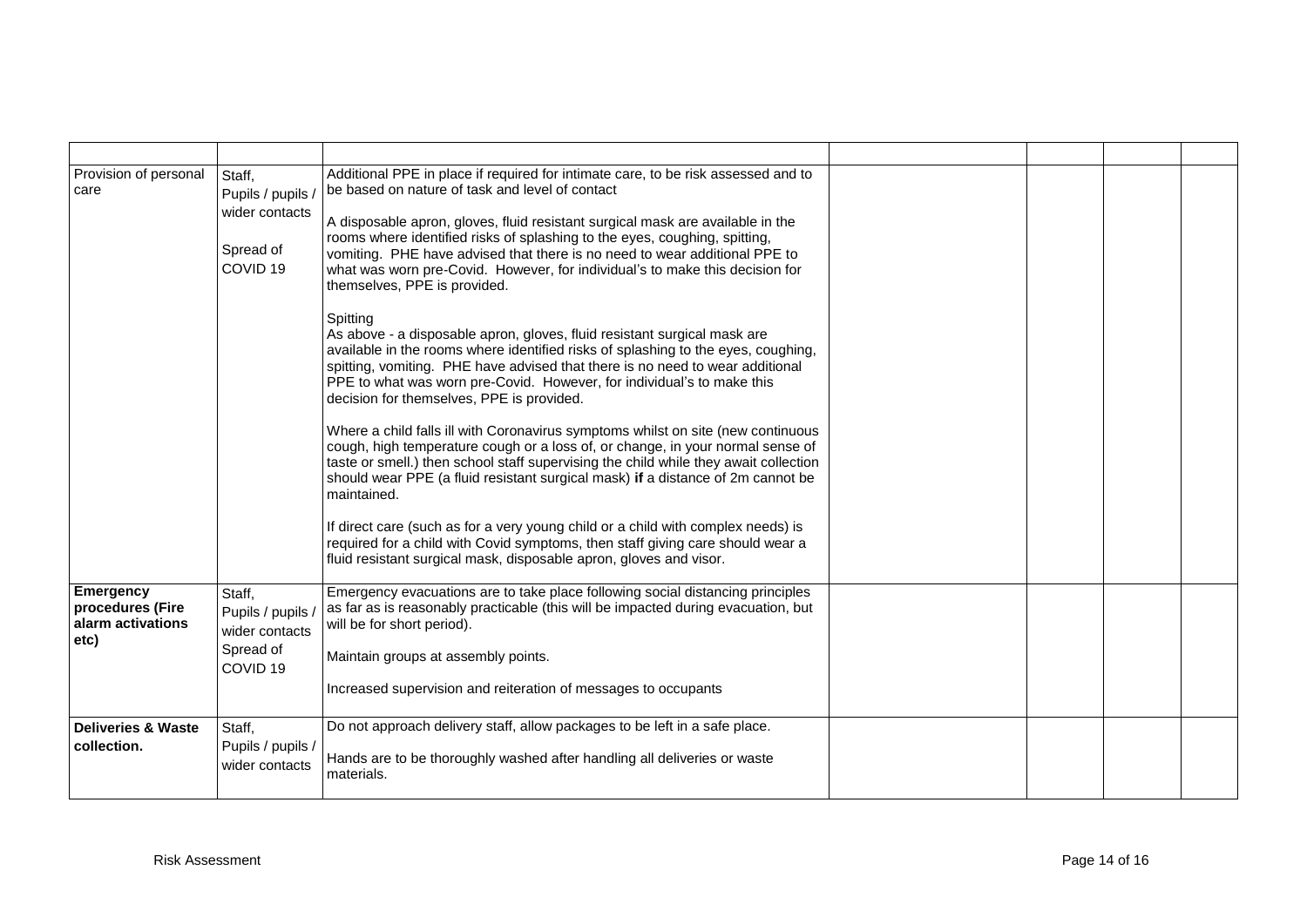|                             | Spread of<br>COVID <sub>19</sub>    | Waste collections made when the minimum number of persons are on site (i.e.<br>after normal opening hours).                                                                                                                                                |         |  |
|-----------------------------|-------------------------------------|------------------------------------------------------------------------------------------------------------------------------------------------------------------------------------------------------------------------------------------------------------|---------|--|
| <b>Premises safety</b>      | Staff,<br>Pupils / pupils           | Ensure all 'normal' tasks / compliance checks are being carried out/planned<br>such as fire alarm testing, legionella controls, servicing of equipment, PAT<br>testing etc.                                                                                | MS, DB  |  |
|                             | Wider                               | Ensure all key services are operational                                                                                                                                                                                                                    |         |  |
|                             | safeguarding /<br>safety risks      | Legionella<br>Follow normal practices for re-opening after summer holiday period.<br>i.e. where weekly flushing of outlets has not taken place then chlorination /<br>flushing of whole system should take place.                                          |         |  |
|                             |                                     | Ensure key fire doors are not being compromised / wedged open (those<br>protected stairwells, cross corridor, on single directional routes etc.)                                                                                                           |         |  |
| <b>Lack of awareness</b>    | Staff,                              | All staff consulted on plans and risk assessment.                                                                                                                                                                                                          | SHA, PS |  |
| of PHE / school<br>controls | Pupils / pupils /<br>wider contacts | Posters will be displayed in the reception, welfare areas and in suitable places<br>around site.                                                                                                                                                           |         |  |
|                             | Spread of<br>COVID <sub>19</sub>    | Clear briefing for all personnel on site, warning them of the risks posed by the<br>virus as well as the control measures outlined in this assessment and from<br>government guidance.                                                                     |         |  |
|                             |                                     | Volunteers, peripatetic, temporary / supply staff, sports coaches and other<br>providers are briefed on school's arrangements for managing and minimising<br>risk, including need to maintain distance (2m where possible) from other staff<br>and pupils. |         |  |

**Relevant** links Guidance for educational settings <https://www.gov.uk/government/collections/guidance-for-schools-coronavirus-covid-19>

Guidance for full opening from Sept 2020